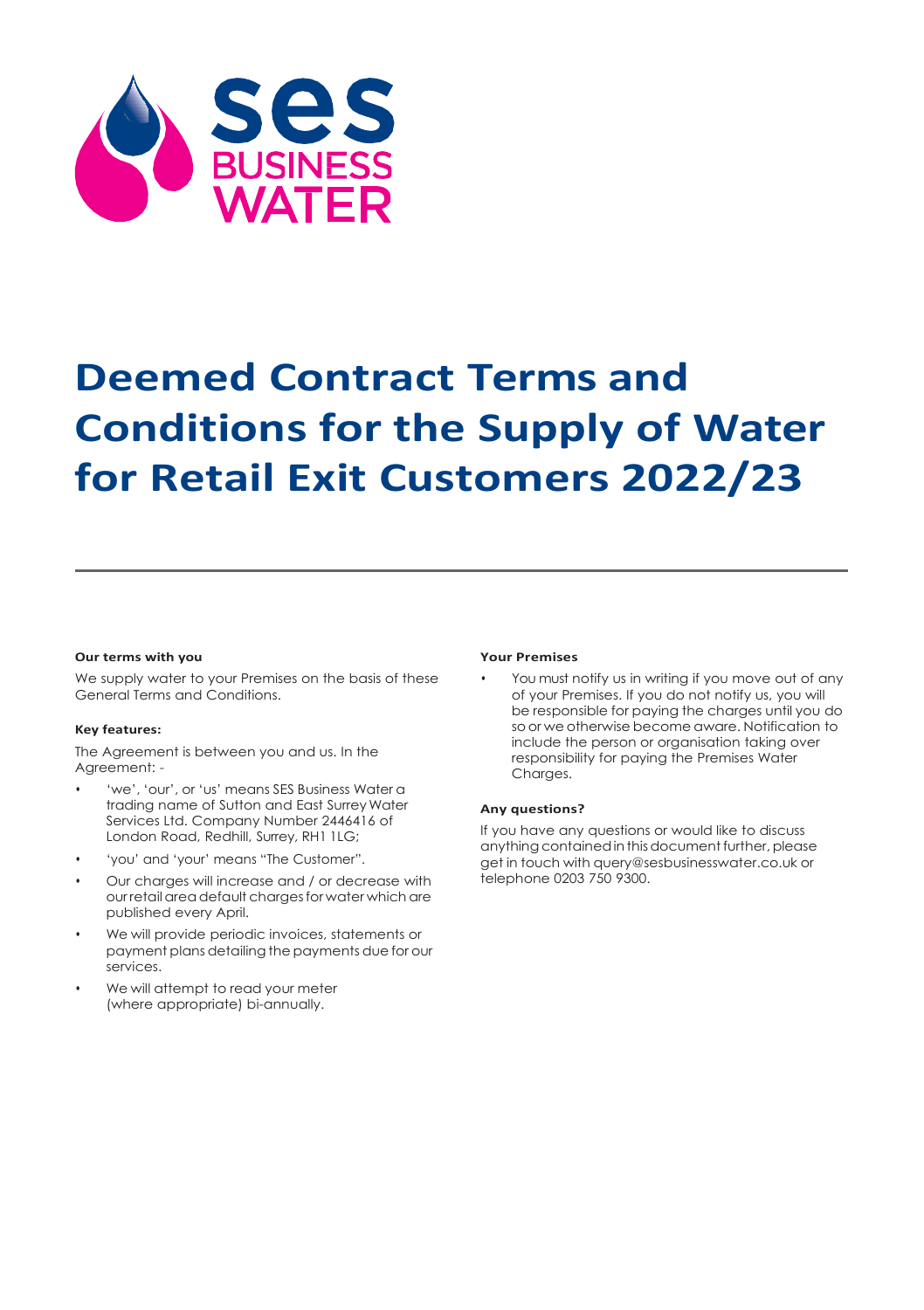#### **<sup>1</sup> Our Agreement with You**

- 1.1 These General Terms and Conditions shall apply to the Agreement between you and us for the supply of water and ancillary services to the Premises.
- 12 The Agreement shall continue on a rolling basis unless it is terminated in accordance with these terms. You may terminate the Agreement and transfer your supply at any time subject to these conditions.

#### **<sup>2</sup> Definitions and Interpretation**

2.1 In this Agreement, the following terms have the following meanings: -

Act means the Water Industry Act 1991

Agreement means the contract between you and us made up of the Agreement for the Supply of Water and these General Terms and Conditions.

Billing Period means one calendar month, three calendar months, six calendar months or one year as agreed with you.

Charges means our charges payable by you for the supply of water and ancillary services to your Premises calculated at the Charge Rates.

Charge Rates means our charge rates for the supply of water and ancillary services to your Premises as set out in the Agreement (as may be adjusted in accordance with clause 9).

Competent Authority meansany body that has a relevant regulatory or supervisory role including, but not limited to, the Secretary of

State for Environment, Ofwat, MOSL, the Drinking Water Quality Regulator, the Environment Agency andtheHealth and Safety Executive.

Customer, You and Your means you, the person, firm or company detailed in the Agreement, and includes your employees and agents. Where an individual enters into the Agreement on behalf of a business, that individual confirms they have the authority to contractually bind and enter into the Agreement on behalf of that business and the business shall be the Customer in the context of this Agreement.

Default Retail Charges means the Charges in accordancewiththeretailCharge rates published for the SES Water region and amended annually, usually every April.

Drought Order has the same meaning as in section 221 of the Water Resources Act 1991.

Emergency Event means any event which is causing or is likely to cause danger to persons or dangertopropertywhichwebelieveonreasonable grounds is existing or imminent.

Estimated Read means an estimation of the Meter Read by us in accordance with good industry practice (meaning all relevant practices and professional standards that would be expected of a supplier in these circumstances).

Force Majeure Event means any act of God, adverse weather (excluding any serious deficiency in supplies caused by an exceptional shortage of rain), industrial disturbance or dispute (other

than one affecting only the Party in question or associated with it), war, threat of war, act of terrorism, riot, civil commotion, public demonstration, sabotage, earthquake, or any other event beyond the reasonable control of the Party in question.

Terms and Conditions means these Terms and Conditions as amended, updated or replaced by us from time to time and published on the SES Business Water web site

https://www.sesbusinesswater.co.uk/sites/default/file s/SES\_Deemed\_Contract\_%20SES%20Water%20area %202022-2023.pdf

Interruptible Supply means a supply of water which may be interrupted by the Wholesaler or us inaccordance with the interruptible supply terms for each Premises set out in the Agreement.

Losses means damage, losses, expenses or costs.

Meter in the context of the Agreement means a meter installed at or near, serving your Premises.

Meter Read means a read of the Meter by physical or electronic inspection.

Network Event means an unforeseen and reasonably unforeseeable event which prevents or materially restricts the ability of the Supply System to provide the Water or ancillary services Supply to any one or more of your Premises.

#### Parties means you and us.

Payment Plan means the estimated annual charges for the Premises, to be paid in accordance with the payment terms detailed in the Agreement. If, however, the retail area default charges are amended, anew Payment Plan will be provided. The new Payment Plan will also reflect any variation in consumption levels from those estimated in the initial Payment Plan.

Planned Maintenance means any maintenance requirement identified in the relevant Wholesalers maintenance plans as notified to you or us accordance with clause 5, or any reasonably foreseeable maintenance required.

Premises means any eligible Premises agreed by you and us to be supplied under the Agreement.

Relevant Law means any statute, regulation, bylaw, ordinance or subordinate legislation which is in force or which may be introduced to which either you or us is subject; the common law as applicable to you or us; any binding Court order, judgment or decree applicable to you or us; any binding order, decision, determination or direction of a Competent Authority which applies generally or applies to you or us in relation to the Agreement; any and all relevant licences, consents or permissions, including our water retailer licence; and any applicable industry code, policy, guidance or standard terms enforceable by law.

Start Date means the date on which the supply commences.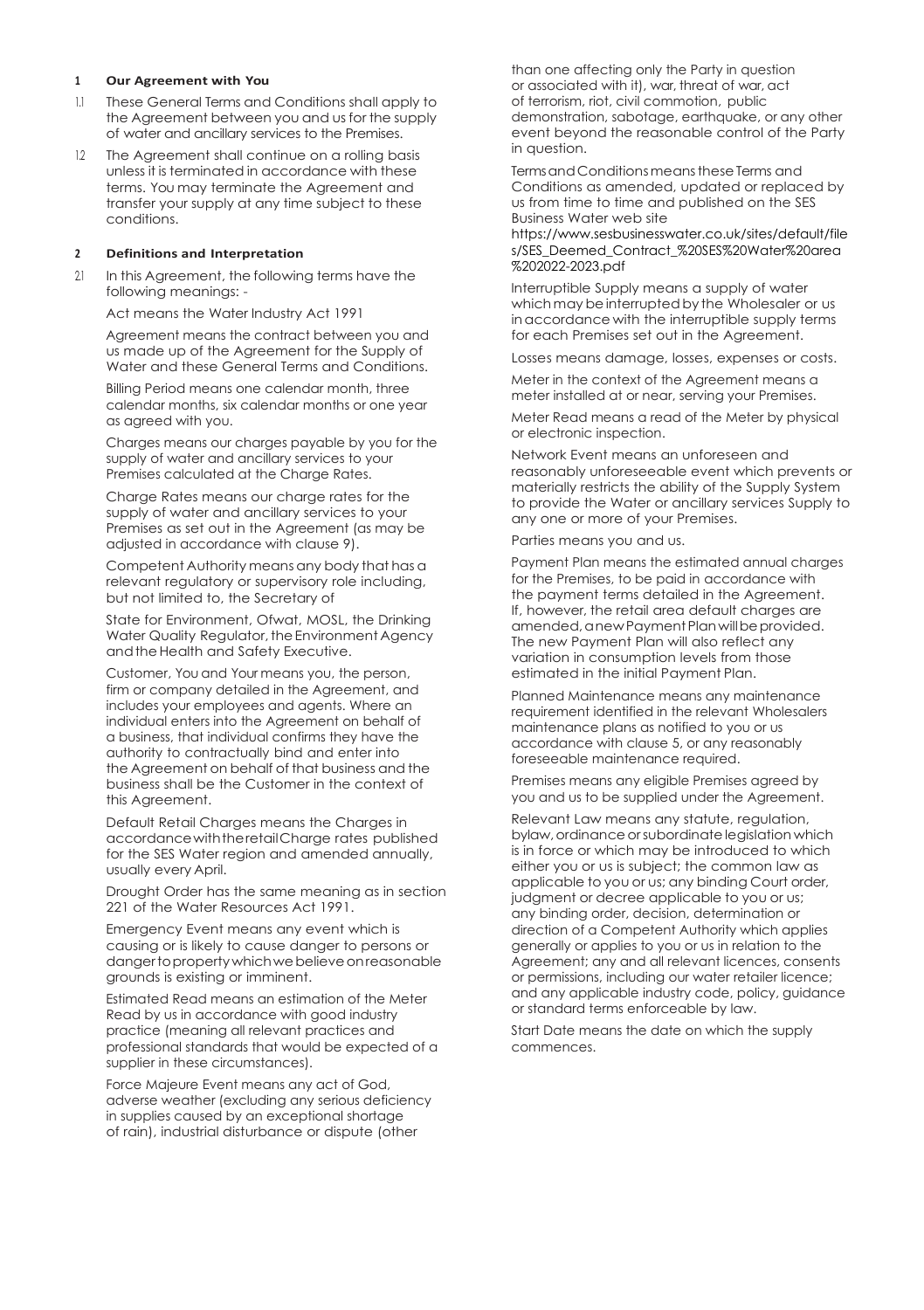Switch meansthe Switch of responsibility forthe supply of water and ancillary services to the Premises from us to another water retailer.

Switch Date meansthe date aSwitch occurs pursuant to clause 10.

Switch Read means the Meter Read performed on or near the Switch Date.

Termination Read means the Meter Read performed on termination of the Agreement.

Transfer Date means the transfer of Premises to us from another water retailer and in respect of each Premises, the date the provision of the Water Supply commences for those Premises.

Transfer Read means the Meter Read performed on the Transfer Date.

Unplanned Maintenance means any maintenance provided by the Wholesaler, which is not an Emergency Event.

VAT means value added tax.

Water Supply means water supplied pursuant to our obligations in clause 3.

Wholesaler means the licenced water, waste water and or ancillary services undertaker to the Premises

Working Day means a day other than a Saturday, Sunday or public holiday in England and Wales.

#### **<sup>3</sup> Supply of Water**

- 3.1 3.1 We agree to supply water and ancillary services to you at those eligible Premises in the SES Water region.
- 32 If you are transferring to us from another water or sewerage undertaker, it is your responsibility to disclose any ongoing or historical issues with the supply, retailer, wholesaler, or any other issues of which you may be aware, prior to the agreed Transfer Date. We reserve the right to charge for any additional costs incurred by us in resolving or investigating such ongoing or historical issues, if not disclosed in writing prior to entering this agreement or and documented within Schedule 2 of this Agreement, on an hourly basis (currently £50).
- 3.3 The Parties may by written agreement add additional Premises to the Agreement from time to time in which event we shall amend the Agreement to include the additional Premises; and we shall supply water and ancillary services as agreed to you at the new Premises from the Transfer Date.
- 3.4 The Parties may by written agreement remove Premises from the Agreement from time to time. in which event we shall amend the Agreement to remove the Premises and our obligations to supply water or ancillary services to you at the Premises shall cease from the Switch Date for those Premises.
- 3.5 We reserve the right to adjust our prices, should your consumption or usage levels change significantly in accordance with the Charges.
- 3.6 If you wish to add further Premises to the Agreement, we will adjust your Payment Plan or future invoices as applicable.
- 37 You agree to let us know about any change to any Premises, or to how those Premises are used.

#### **<sup>4</sup> Supply Interruptions**

The Wholesaler or ourselves may Interrupt the Water Supply to any Premises if:

- 4.1 it is an Interruptible Supply and the Supply Interruption is performed in accordance with any applicable terms set out in the Agreement;
- 42 the Water Supply is affected by a Force Majeure Event, an Emergency Event or any actions to prevent the occurrence or limit the effects of an Emergency Event;
- 4.3 a Drought Order or Water Shortage Order is made which overrides the terms of this Agreement;
- 4.4 the Water Supply is affected by a Network Event; or
- 4.5 the relevant water undertaker, Wholesaler is performing PlannedMaintenance;Unplanned Maintenance or Emergency Event works on its Supply System.

#### **<sup>5</sup> Information and Notification of Supply Interruptions and Supply Changes**

5.1 Unless you have been notified by the relevant water or sewerage undertaker of a Supply Interruption or a Supply Change, we will promptly notify you of the nature or scale of a Supply Interruption or a Supply Change and its estimated duration (provided this is material or could reasonably be construed as material once we are informed specifically by the water or sewerage undertaker).

#### **<sup>6</sup> Calculation and Payment of Charges**

- 6.1 WeshallcalculatetheChargesinaccordancewith the retail Charges rates published for the SES Water region.
- 6.2 We may provide you with an invoice or statement at any time informing you of the charges payable by you. As a minimum we will provide you with one bill for unmeasured customers and two bills for measured customers each year.
- 6.3 Payments are to be made in accordance with the payment terms stated on the invoice or statement.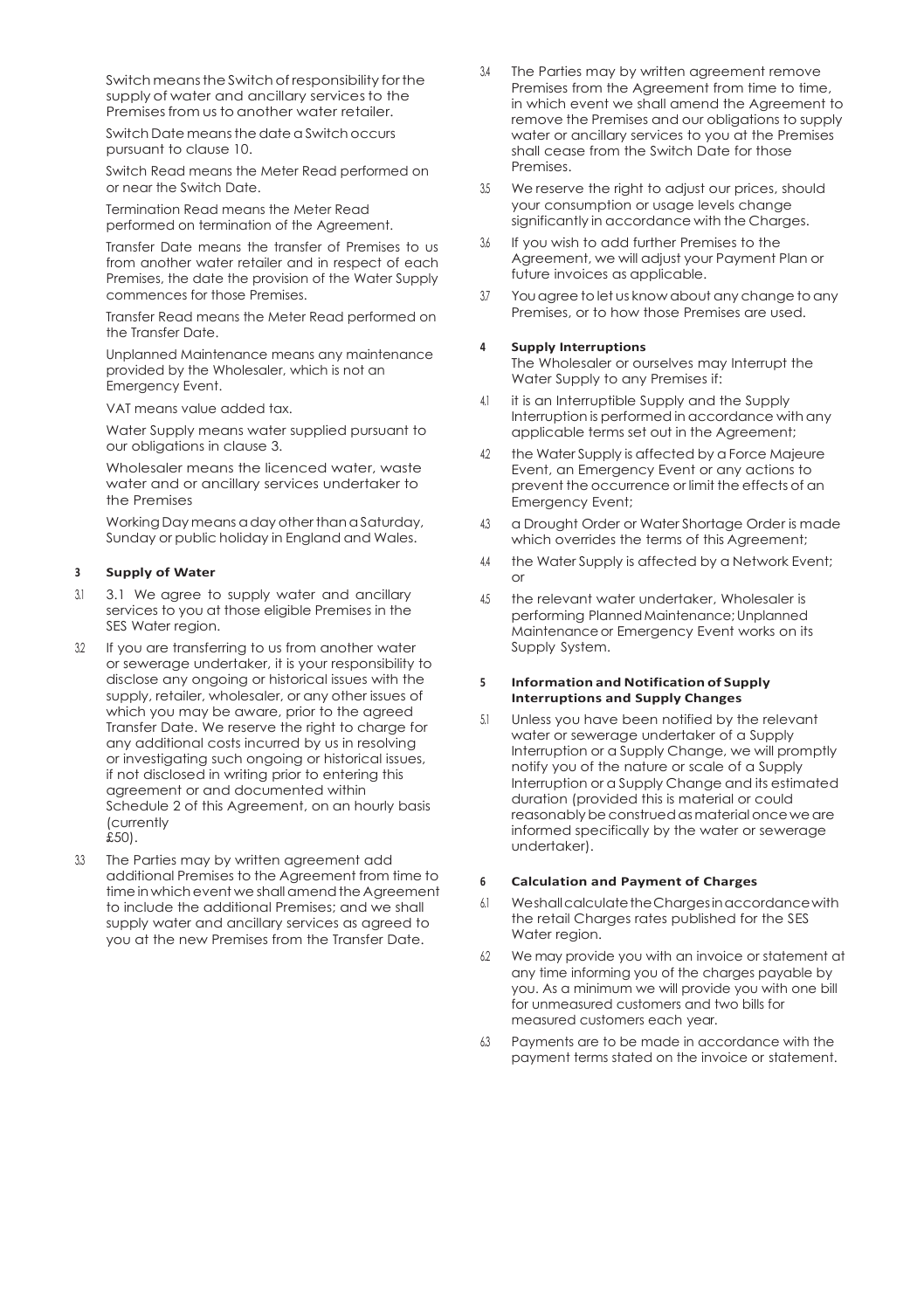- 64 If you pay by direct debit, we may specify, and you agree to pay the amounts of the periodic payments that we estimate are required to cover our charges.
- 6.5 Should you dispute our Charges, you must notify us within 7 days from the date of our invoice with details of your cause for dispute. You may withhold payment of only the disputed element of the invoice or Charges. You are required to work with us to promptly resolve the issue in question as soon as reasonably possible.
- 6.6 We reserve the right to charge for any payment not received by us by the due date and wemay also disconnect your supply in accordance with clause 13.
- 6.7 We reserve the right to re-assess and amend your payment method based upon your payment record or credit status.
- 6.8 All amounts payable pursuant to this Agreement are expressedexclusive of any applicable VATand accordingly VAT shall be payable in addition to the amounts expressed at the rates from time to time in effect against a valid VAT invoice.
- 6.9 We reserve the right to adjust our Charge Rates in the event we suffer any additional costs in providing our services to you as a result of any change in the Relevant Law or any regulatory change imposed on the water industry by a Competent Authority.
- 6.10 You hereby authorise us to utilise anyconsumption data we receive, from you or a third party, for our internal purposes.

#### **<sup>7</sup> Other Charges**

- 7.1 In addition to our Charges, we may also recover our reasonable costs if you fail to keep to your responsibilities under this Agreement. These may include, but are not limited to, costs in connection with: recovering unpaid Charges; disconnection for unpaid Charges; disconnection at your request; visiting Premises because you have failed to keep to the terms of this Agreement; you failing to keep an agreed appointment at Premises; you failing to allow access to Premises to read the Meters; or any unauthorised removal of, obstruction of, damage to, or tampering with a Meter or metering equipment or in connection with fitting any device to a Meter or metering equipment. Our late payment, disconnection and reconnection charges are stated in clause 13.
- 72 At any time, we may ask you for a refundable deposit. If so, we will explain the reason and the

purpose for which we will use it. You must pay the deposit within 14 days of our request. If you do not pay a refundable deposit when we ask, we may disconnect your supply in accordance with clause 13. We will hold, and repay, any refundable deposit in the way explained in our request to you. However, we can use your refundable deposit, including any interest, to pay Charges you owe under the Agreement.

**8 Review of Charges and Additional Services Charges** Our charges will change in line with the retail area default charges as published from time to time, usually annually as set out in Schedule 1.

### **<sup>9</sup> Switching Premises**

- 9.1 If you require us to cease supply of water or Water Retail services to any Premises you shall notify us in writing of the relevant Premises and the planned date upon which the Switch will become effective (Switch Date).
- 9.2 In respect of any Switch the Agreement shall terminate in part in relation to those Premises specified in the switch notice on the Switch Date.
- 93 If a Switch relates to all your Premises, the Agreement shall terminate in its entirety on the Switch Date of the last Premises to Switch.
- 9.4 Termination for any reason shall not affect any rights or liabilities that have accrued prior to termination or any term that is expressly or by implication intended to continue or come into force on or after termination. Without limitation, the Parties intend that any remaining payment obligations of the Customer, together with clauses 15 and 23, shall survive termination.

#### **<sup>10</sup> Termination not related to Switching Premises**

- 10.1 We may terminate the Agreement in whole or in part immediately upon written notice to you if you fail to pay any undisputed Charges within 14 days of the date of a written notice from us requiring payment, with details of the overdue sums.
- 10.2 Either Party may terminate the Agreement in whole or in part immediately upon written notice to the other Party if the other Party commits a material breach of its terms and fails to either remedy such material breach (where capable of remedy) within 14 days of having been notified of the material breach.
- 10.3 Wemay terminate the Agreement immediately if you make any arrangement or composition with your creditors, if you are the subject of a windingup or administration order or pass a resolution for voluntary liquidation (other than a voluntary winding-up or solvent liquidation for the purposes of reconstruction or amalgamation), if a receiver or administrator is appointed over all or any of your assets or a distress, attachment or other legal process is levied, enforced or issued on or against you or any of your assets, or if you enter into or suffer any similar process in any jurisdiction.

#### **<sup>11</sup> Effect of Termination**

11.1 In the case of Termination due to any of the events listed in clauses 10 and 11 above, Charges will be due and payable up to and including the Switch Date, disconnection date or termination date (as relevant).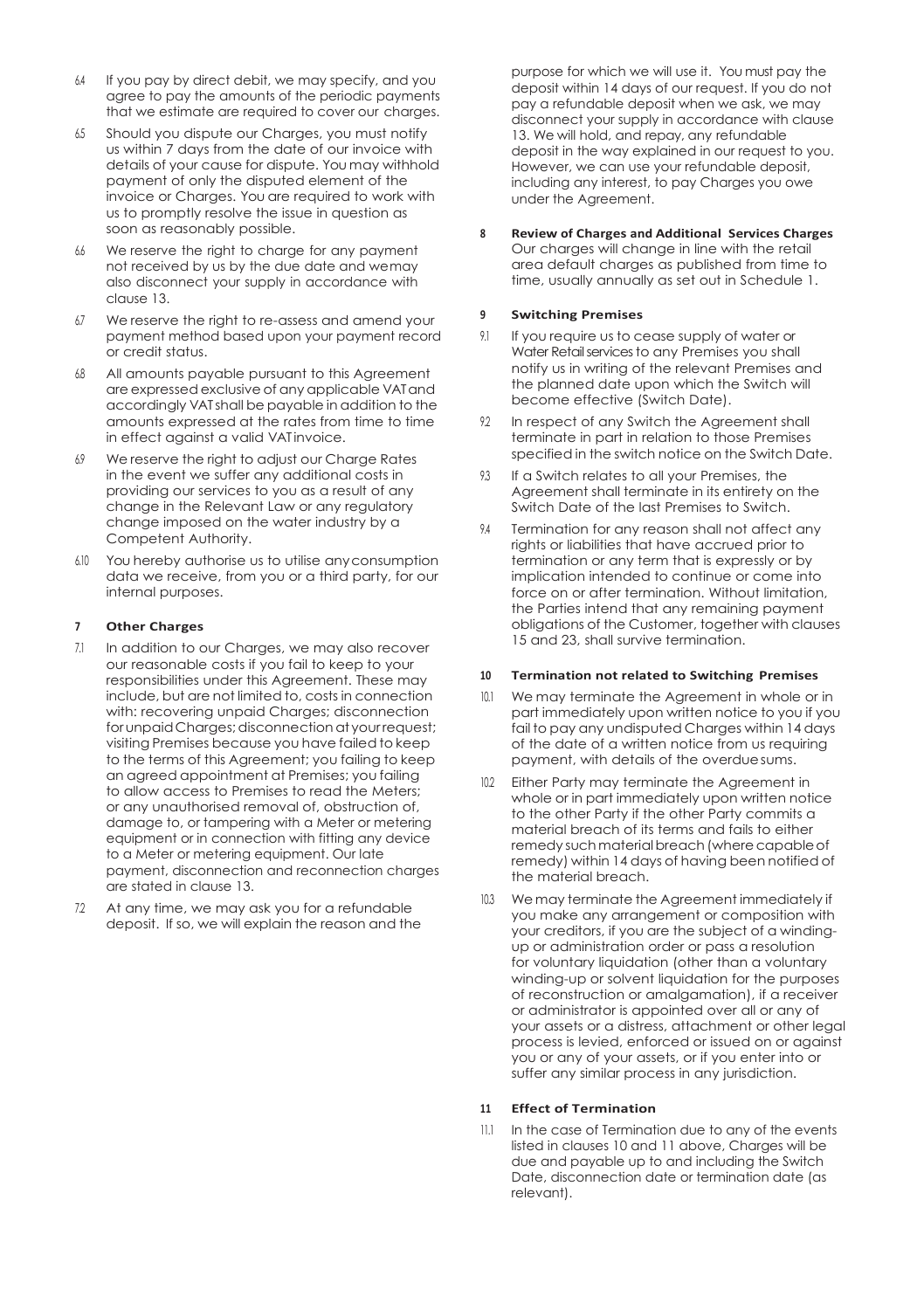11.2 Termination for any reason shall not affect any rights or liabilities that have accrued prior to termination or any term that is expressly or by implication intended to continue or come into force on or after termination. Without limitation the Parties intend that any remaining payment obligations of the Customer, together with clauses 15 and 23, shall survive termination.

# **12** Not used

#### **13 Disconnection and Charges for Non-payment**

If you do not pay any Charges on or before the due date, we may disconnect the water supply to the relevant Premises. We will reconnect the supply once alloutstandingbillshave beenpaid, including the applicable disconnection, reconnection and cost of recovery charges. Our charges for nonpayment/disconnection are as follows;

Late payment charge – the greater of £50 or 1% per day of the outstanding amount.

If you remain in default after 14 days, we will charge the greater of either a further £100 or 1% per day of the outstanding amount.

If you remain in default after 28 days, we will charge the greater of either a further £250 or 1% per day of the outstanding amount

If you remain in default after 56 days, we will charge the greater of either a further £500 or 1% per day of the outstanding amount

After 56 days, non-payment will incur the greater of either a further £10 charge per day for each day you remain in default or 1% per day of the outstanding amount.

Disconnection notice charge - £100

Disconnection visit charge - £500

Disconnection charge - £500

Reconnection charge - £500

We also reserve the right to amend our payment terms to a rolling deposit paid in advance, in the event you default on any payment due.

# **<sup>14</sup> Force Majeure Event**

- 14.1 Subject to the remainder of this clause 14, neither Party shall be liable to the other where it is unable to perform its obligations under the Agreement by reason of a Force Majeure Event provided that the Party claiming to be prevented or delayed by reason of a Force Majeure Event (the "Affected Party") shall use all reasonable endeavours to bring the Force Majeure Event to a close or to find a solution by which the obligations contained in the Agreement may be performed.
- 142 The Parties shall not be relieved by reason of the Force Majeure Event from any obligation to indemnify or make payment.
- 14.3 The Affected Party shall only be relieved of its obligations in respect of those Premises whose Water Supply are affected, if it does not affect all the Premises.
- 144 If the Force Majeure Event continues materially to affect the Affected Party for more than three months, the Affected Party may terminate the Agreement in whole or in part (insofar as it relates to Premises affected by the Force Majeure Event).

# **<sup>15</sup> Limitation of Liability**

15.1 You accept that you have responsibility for the water and wastewater pipework in, on or under

any Premises, including responsibility for any loss of water or for any water or wastewater flooding arising from the condition of that pipework. You will become the owner of and responsible for (including for risk of loss and risk of flooding), the water supplied to you at the connection point. However, nothing in this condition will transfer any risk we or the relevant water or sewerage undertaker have under any duty placed on us or on them by any law

- 15.2 We shall only be liable to you in contract, tort (including negligence and breach of statutory duty) or otherwise howsoever arising in connection with the Agreement for direct Losses. All other Losses are expressly excluded (subject always to clause 15.3).
- 15.3 Our liability resulting from negligence or any breachornon-performanceoftheAgreement or any misrepresentation or other tort on our part or on the part of our employees, servants or agentsshall be limited in any one calendar year for any one or more incidents or series of incidents whether relatedor unrelated in that calendar year to the lower of:
	- (a) the aggregate of the Charges under the Agreement in the preceding calendar year;
	- (b) if in respect of the first calendar year of the Agreement then the amount of charges incurred by you with your previous water undertaker in the preceding calendar year.
- 15.4 All conditions, warranties or other terms, whether express or implied, statutory or otherwise, inconsistent with the provisions of this clause 15.4 are hereby expressly excluded (subject always to clauses 15.3 and 15.5).
- 15.5 Save as otherwise expressly provided in the Agreement, this clause 15 (insofar as it excludes or limits liability) shall override any other provision in the Agreement. However, nothing in the Agreement shall exclude or limit either Party's liability for fraud or fraudulent misrepresentation or for death or personal injury caused by its negligence or the negligence of any of its officers, or for any other liability that may not be excluded or limited by our water supply licence or by any Relevant Law (or other law).
- 15.6 Subject to the rest of this clause 15, any liability under the Agreement or otherwise on the part of either Party shall be reduced to the extent that the other Party has itself caused or contributed to the same and, in the event of liability to any third party, the Party who has caused or contributed to that liability shall indemnify the other Party in respect of the same.
- 157 The Parties agree to use all reasonable endeavours to mitigate any loss, damage or injury to which they might be subject as a result of a breach of the Agreement or any Relevant Law by the other Party.

#### **<sup>16</sup> Notices**

- 16.1 All notices to be given to the customer under the Agreement shall be in writing in English and shall be delivered by hand or sent by first class pre-paid post, or email to the address detailed for the Customer in the Agreement, or such other address as may be notified. All notices to be given to SES Business Water under The Agreement shall be in writing in English and shall be delivered by hand or set by pre-paid post, or email to SES Business Water, Pixham End, Dorking RH4 1GB or such other address as may be notified.
- 16.2 A notice shall be treated as having been received: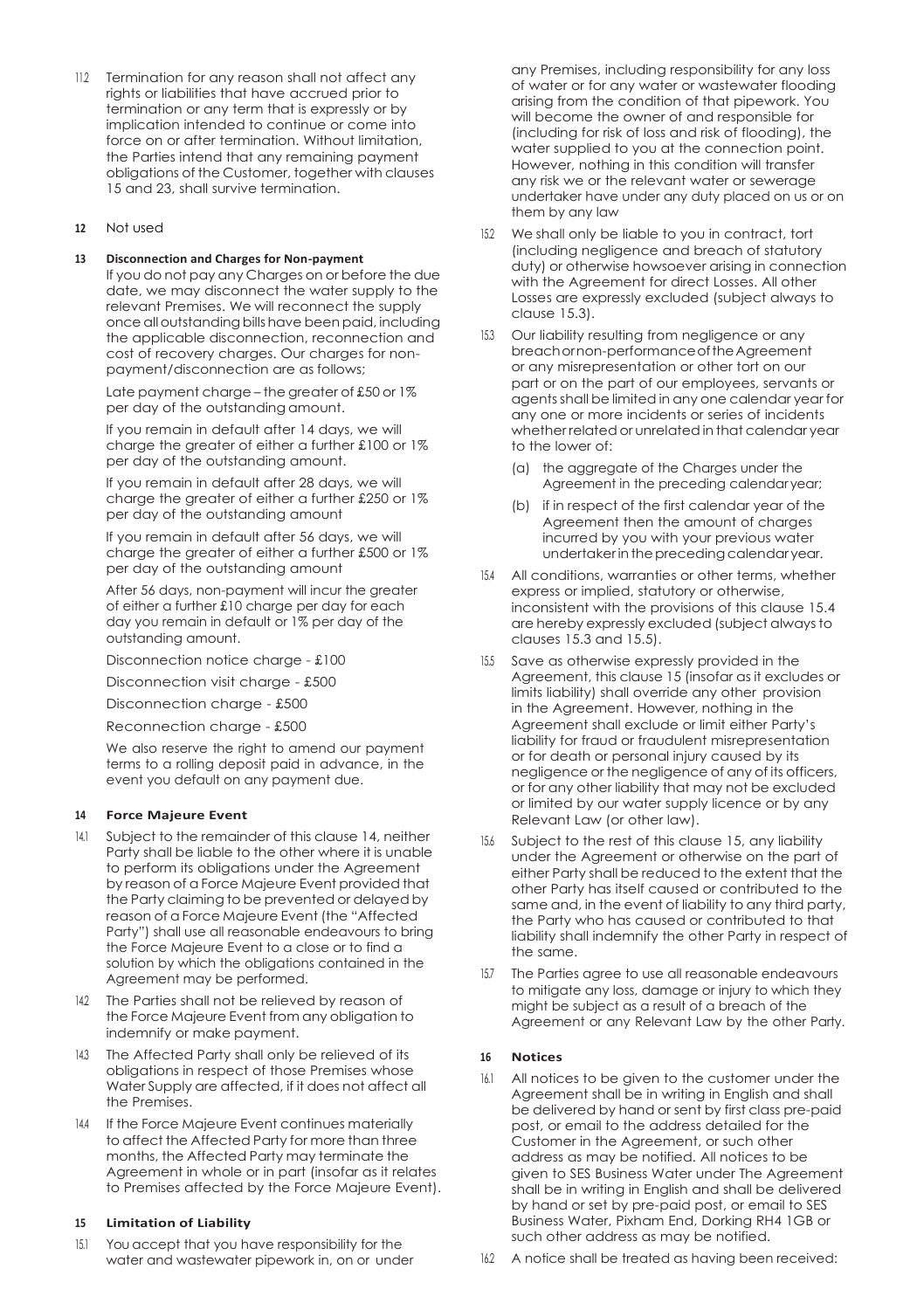(a) ifdeliveredbyhandbetween9amand5pm on a Working Day (referred to in this clause as "Working Hours"), when so delivered; and if delivered by hand outside Working Hours, at

the next start of Working Hours;

- (b) ifsentby first classpre-paidpost, at 9am on the Working Day after posting if posted on a Working Day, and at 9am on the second Working Day after posting if not posted on a Working Day;
- (c) ifsentbyemail,uponreceiptbythe sender of the fax transmission report or successful delivery receipt.
- 16.3 In proving that a notice has been given by post, it shall be conclusive evidence to demonstrate that delivery was made, or that the envelope containing the notice was properly addressed and posted (as the case may be).
- 16.4 In the case of anotice to terminate the Agreement, if such notice is sent by fax or email, the terminating Party shall also, on the same day as the fax or email is sent, send a copy of the notice by first class pre-paid post to the other Party.

#### **17 Relationship of the Parties**

Nothing contained in the Agreement shall be construed as giving rise to the relationship of principal and agent (save as otherwise expressly provided in the Agreement) or partnership or joint venture between theParties.

#### **18 Third Party Rights**

No third party shall have the right to enforce any term of the Contract under the Contracts (Rights of Third Parties) Act 1999.

#### **19 Data**

All personal information we may collect will be collected,usedandheldinaccordancewiththe provisions of the Data Protection Act 1998 and the General Data Protection Regulation (2016/679) together with any subsequent amendments to them. Our processing and use of any Personal Information is defined within our privacy statement which can be reviewed on our websit[e www.](http://www/) sesbusinesswater.co.uk

#### **20 Waiver**

No failure or delay by either Party in exercising any of its rights under this Agreement shall be deemed to be a waiver of that right, and no waiver by either Party of a breach of any provision of this Agreement shall be deemed to be a waiver of any subsequent breach of the same or any other provision. No waiver shall, in any event, be effective unless it is in writing, duly signed by or on behalf of the Party granting it and sent to the other in accordance with clause 16.

#### **21 Final Settlement**

No Charges shall be billed or reclaimed by either party from each other in respect of recovery of services provided for any period for which the Final Settlement Report has been produced by the Market Operator.

# **22 Severance**

If any term or provision of the Agreement is held to be illegal or unenforceable in whole or in part under any enactment or rule of law, such term or provision or part shall to that extent be deemed not to form part of the Agreement but the validity and enforceability of the

remainder of the Agreement shall not be affected.

# **23 Governing Law**

The Agreement and any non- contractual obligations arising out of or in relation to the Agreement shall be governed by and interpreted in accordance with the laws of England and Wales.